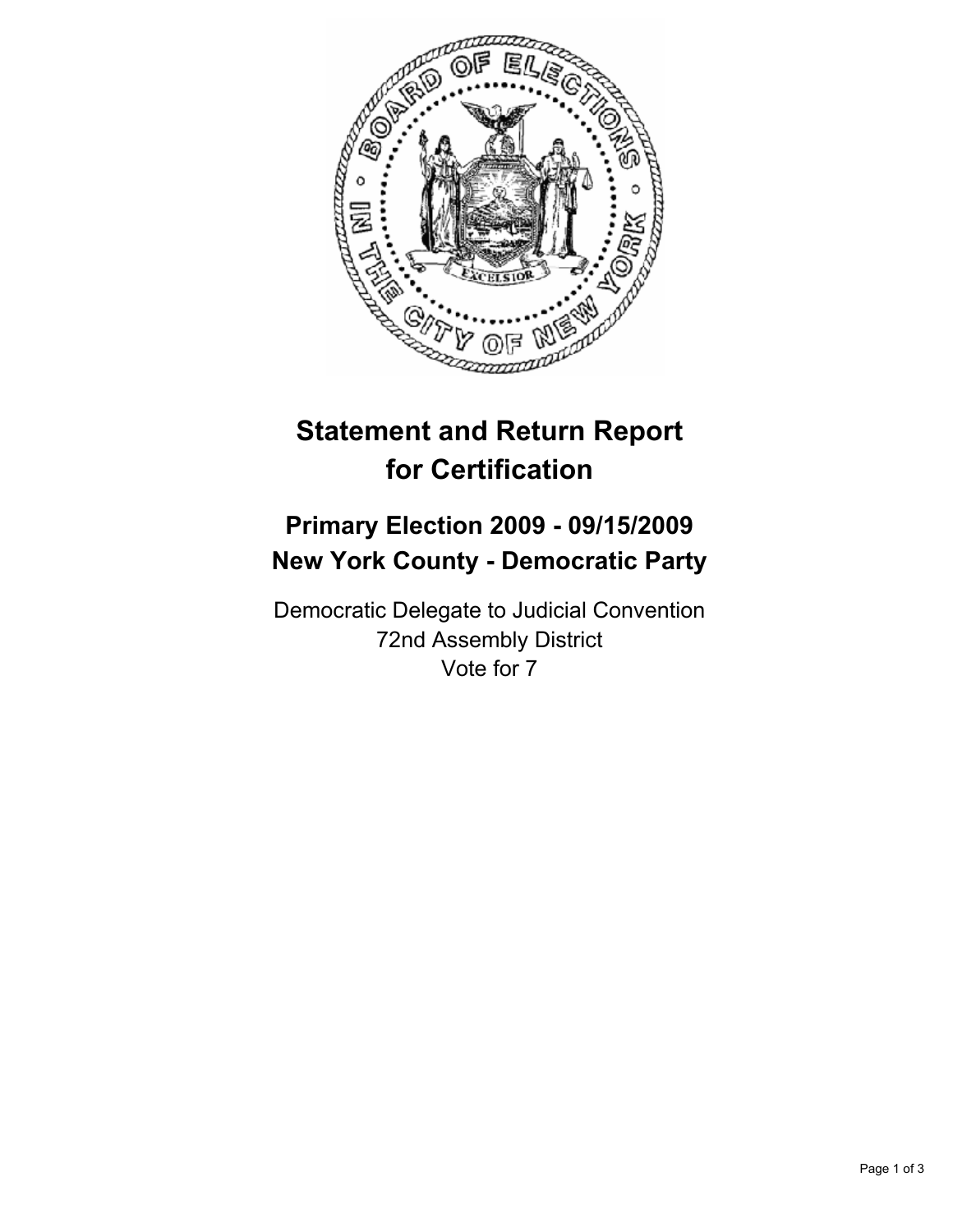

## **Assembly District 72**

| <b>EMERGENCY</b>           | 15     |
|----------------------------|--------|
| ABSENTEE/MILITARY          | 65     |
| <b>AFFIDAVIT</b>           | 108    |
| <b>MARTIN COLLINS</b>      | 1,381  |
| <b>MANNY DE LOS SANTOS</b> | 1,709  |
| DINORAH MIGUELINA ZORRILLA | 838    |
| PAULETTE SHOMO             | 798    |
| <b>MARCIA D GARCIA</b>     | 893    |
| <b>EVELYN LINARES</b>      | 1,832  |
| PABLO GONZALEZ             | 832    |
| <b>ALBANIA LOPEZ</b>       | 868    |
| JOAN SERRANO LAUFER        | 850    |
| <b>ISABEL EVANGELISTA</b>  | 860    |
| <b>MELANIE HILDALGO</b>    | 699    |
| ROLANDO RODRIGUEZ          | 1,486  |
| <b>MERCEDES VELASQUEZ</b>  | 1,695  |
| YOVANKA ABREU              | 732    |
| <b>Total Votes</b>         | 15,473 |